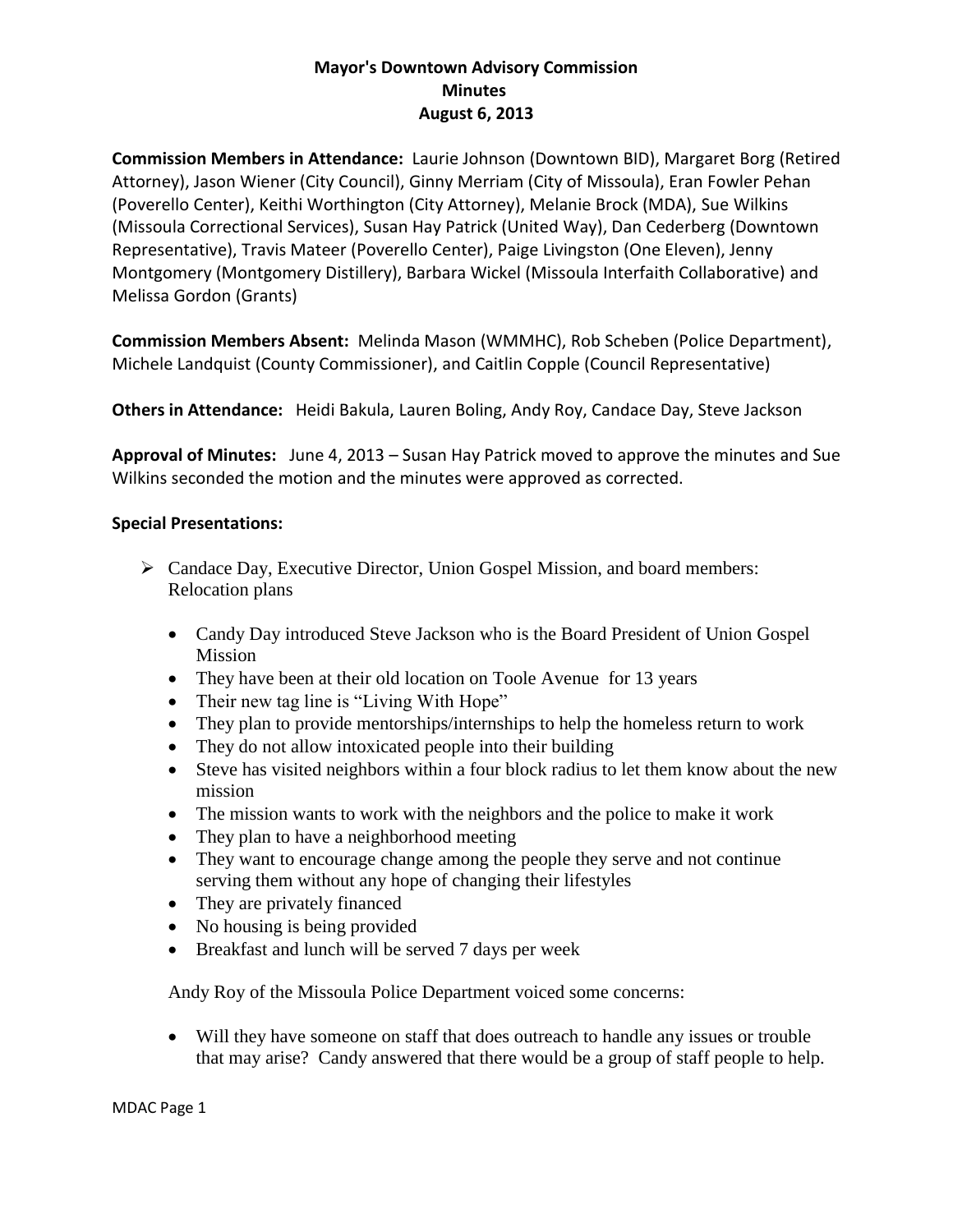Services will be terminated if the individual will not change their behavior or better themselves. Staff and volunteers are being trained to make their clients accountable.

- They serve breakfast and lunch everyday and two dinners per week. They will close by 7pm. Property should be vacant after that.
- If people try to hide in the area near the new location services will be discontinued to that individual.
- They mainly work with families.
- They will have a counselor on site.

Eran Fowler Pehan commented that most problems arise after hours. Also she wants to collaborate with them so services are not duplicated.

- $\triangleright$  Andy Roy, Downtown Police Officer: Law enforcement activities and observations downtown this summer; discussion of ordinances
	- Wants to revisit the Aggressive Solicitation Ordinance and the Pedestrian Interference Ordinance with a law enforcement perspective to make the ordinances work better.
	- After the 2009 changes the core group of transients just altered their behavior in order to stay within the law.
	- Most complaints are from business owners.
	- His suggestion was to have a blanket "No Loitering" requirement downtown between 8am to 5pm (during times of commerce). This seems to be when groups congregate.
	- The other change would be to have a blanket 25 foot rule downtown which would include 25 feet from ATMs, the bus stop, etc. Transients would not be ticket they would be asked to leave.

Keithi Worthington of the City Attorney's office said that the ordinances did discuss different distances for different things and it was hard to enforce the way it is currently written because it is confusing. The distance prohibition should be the same throughout the ordinances.

According to Montana law sleeping outside is not a crime. Prohibiting sleeping or lying on sidewalks during business hours is fair, although it would be across the board for everyone.

Comments from the Commission were as follows:

- It's possible that this could push people into residential areas.
- Right now the law is not effective, so this would be a welcome change.
- 25 ft. makes sense and gives people a clearer picture across the board.
- Changes will not necessarily work on the core group, but they will work on people passing through.
- Many people commented that it would be better to have longer hours to 9 or 7pm.
- To be effective it needs to be a holistic approach including compassion, education, and consequences.
- Keithi added that this would also not keep people from congregating and standing on the sidewalk.